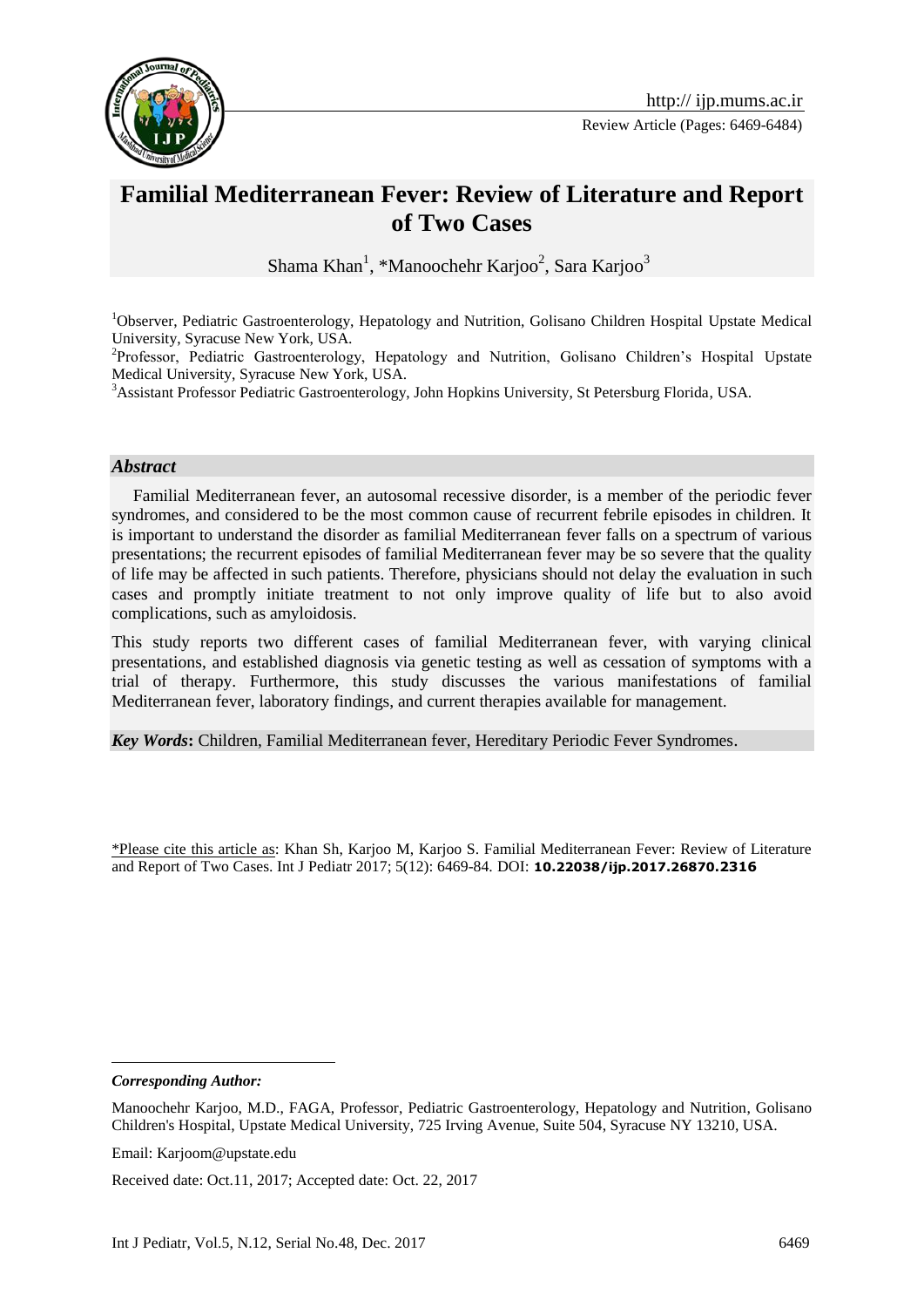## **1- INTRODUCTION**

 Familial Mediterranean Fever (FMF) is an autosomal recessive, autoinflammatory diseases characterized by sporadic and recurrent episodes of fever and serosal inflammation. The serositis can present as abdominal pain, chest pain, or joint pain, and can also be accompanied with other findings such as an erysipelas-like skin lesions, acute pericarditis, acute scrotum, febrile myalgia syndrome, headaches, and/or aseptic meningitis (1). The clinical features of FMF fall on a spectrum of different variations and severity symptoms. While FMF is not restricted to specific ethnic groups, it is reported as most prevalent in individuals of Turkish, Armenian, North African, Jewish, and Arab descent; it is also reported at a lower prevalence in other ethnicities such as Greece, Italy, and even Japan (2).

Mutations in the (Mediterranean fever) (MEFV) gene, located on the short arm of chromosome 16, can lead to FMF. MEFV is responsible for the production of the amino acid, pyrin, also known as marenostrin; pyrin is most prominent in the cytoplasm of mature monocytes, neutrophils, eosinophils, dendritic cells and synovial fibroblasts (3). While the full role of pyrin is not very well understood, it is hypothesized to play a role in the regulation of apoptosis, inflammation and cytokines, and primarily suppresses the inflammatory response (4). Pathogenic mutations in the MEFV gene lead to the disrupted activity of the pyrin protein, which interrupts the control of the inflammatory process, leading to an inappropriate or prolonged inflammatory response, even in the absence of any triggers, inducing the characteristic pain episodes (serositis) seen in FMF (1).

Due to the lack of development of one specific diagnostic test to diagnose FMF, the diagnosis primarily remains clinical, depending on the collective findings of clinical symptoms, family history/ethnicity, lab tests, and genetic tests (1). Furthermore, the genetic testing is used to support and aid in the diagnosis of FMF, and should not be used to exclude FMF. In suspected individuals of FMF who meet the clinical criteria, but the genetic test is not diagnostic, then a sixmonth trial of colchicine therapy with relief of symptoms can support the diagnosis of FMF (5). We are presenting two cases with established diagnosis of familial Mediterranean fever.

## **2- CASE REPORT**

## **2-1. Case 1: Patient A**

 A 2-year- old Caucasian male is presented to Pediatric Rheumatology for evaluation of recurrent episodes of fever, abdominal pain, skin rash (red macular rash), headache, eye pain, and swelling in the face and extremities. These episodes have been occurring in the past 2 months at irregular intervals; symptoms resolve with corticosteroid dose. Mother describes these "attacks" to be so severe and discomforting, prompting multiple emergency department (ED) evaluations. Patient has a history of gastro-esophageal reflux since infancy and milk protein intolerance. He has been previously evaluated by Allergy and Immunology, for which antihistamine was prescribed for possible allergies and idiopathic angioedema and urticaria.

Allergy testing was negative as well as testing for hereditary angioedema. Physical exam is unremarkable; no active signs of abdominal pain, arthritis, dermatitis, or lymphadenopathy. His laboratory findings were non-significant; normal complete blood count values, inflammatory markers, and serum immunoglobulin D (IgD). Family history is not significant; no family history of similar symptoms, nor belonging to prevalent populations of familial Mediterranean fever (Mediterranean descent). Tumor Necrosis Factor Receptor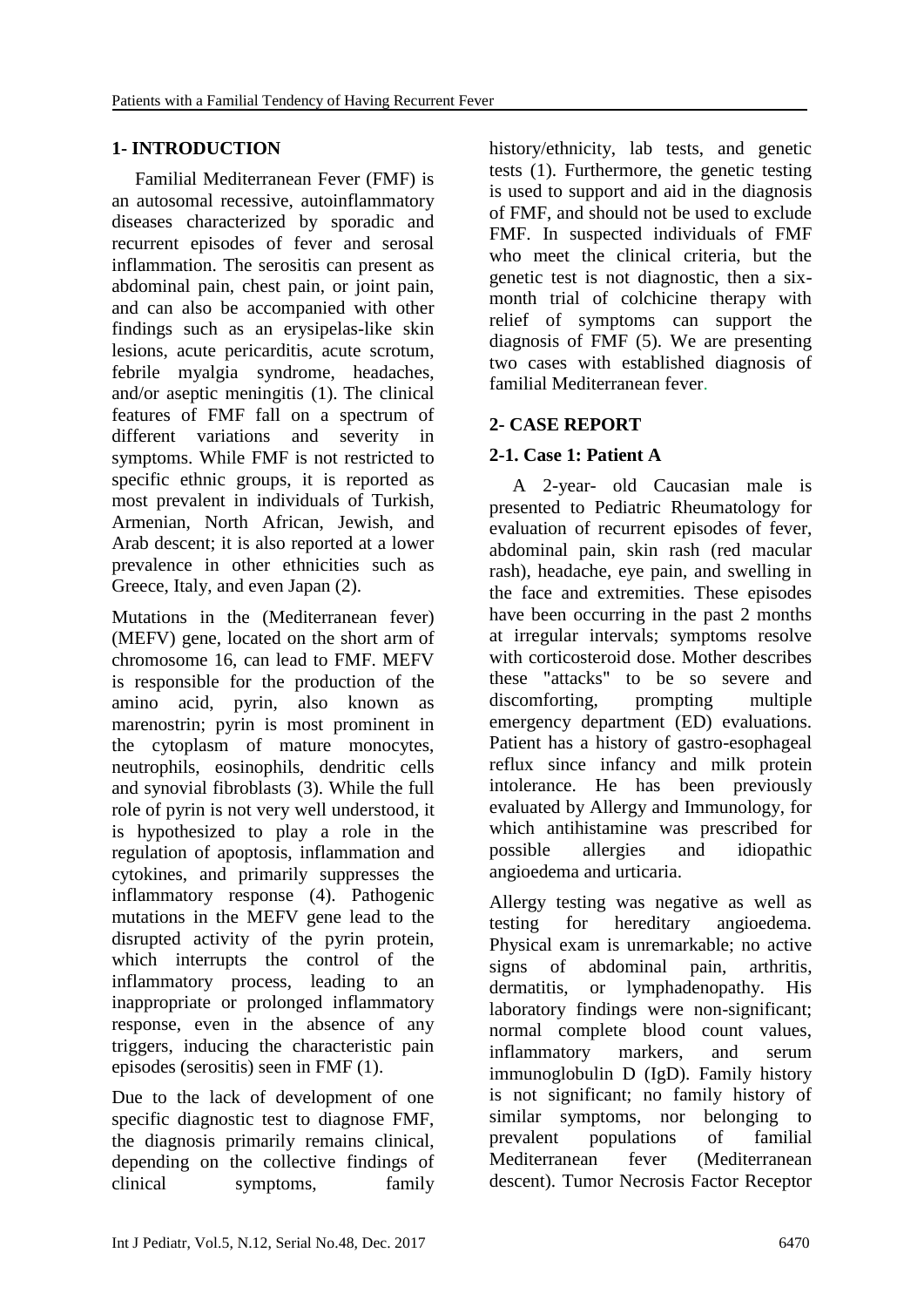Associated Periodic Syndrome (TRAPS) genetic testing was negative; however, MEFV genetic analysis concluded a single copy of "variant undetermined clinical significance", thereby, non-conclusive of familial Mediterranean fever, but cannot rule out familial Mediterranean fever as a diagnosis. Subsequently, he was evaluated for abdominal pain (endoscopy and colonoscopy), and headache (Head MRI); to which all tests proved negative. Regardless of the non-diagnostic genetic testing for familial Mediterranean fever, it was then planned to initiate a diagnostic and therapeutic trial of colchicine. Upon follow up after three months of colchicine therapy, the patient's symptoms have subsided with the initiation of colchicine therapy, and mother describes improvement in patient's quality of life.

## **2-2. Case 2: Patient B**

A  $6\frac{1}{2}$  - year- old male, born in Turkey, referred by his primary care physician for possible diagnosis of familial Mediterranean fever. Patient complains of recurrent febrile episodes accompanied with severe abdominal pain for past 1  $\frac{1}{2}$ year; these episodes last for two days for which he takes ibuprofen to relieve his pain, elevated C-reactive protein has also been documented during attacks. Patient reports prior to onset of these episodes, he has viral infections, and sometimes the viral infections and abdominal pain episodes overlap. These attacks are recurrent, and often patient can predict the onset of these attacks. Due to severe recurrent abdominal pain, patient has had an extensive evaluation, including appendectomy, although pathology report of appendix showed no appendicitis. He has also had an endoscopy and colonoscopy in which all results were normal. Family history is as follows: both parents are Turkish, and paternal aunt reports some similar symptoms relating to "stomach pain", however no other similar symptoms attributing to familial Mediterranean fever reported. Genetic testing showed the patient to be homozygous for M694V mutation in the MEFV gene, which is consistent with diagnosis of familial Mediterranean fever. Patient was then started on daily treatment of colchicine therapy.

## **3- DISCUSSION**

## **3-1. Epidemiology and Prevalence**

 FMF is reported to be most prevalent in populations belonging to the Mediterranean descent: Arabs, Armenians, Turkish, Greek, Italians, Persians, North African Jews, and Sephardic and Ashkenazi Jews from Eastern Europe (6, 7). Though not restricted to the previous mentioned ethnic populations, FMF has also been reported at a lower prevalence in non- Mediterranean descent, such as Japanese, Chinese, European, and South American populations  $(8, 9)$ . Geographically, Turkey ranks the highest with the most number of FMF patients; a review reported a prevalence varying between 1:150 and 1: 10,000. Subsequently, the prevalence in Israel is estimated more than 1: 1,000 depending upon the ethnic group studied (Ashkenazi or non- Ashkenazi Jews) (2). Next, Armenians are the most widespread frequent ethnic group affected with a reported prevalence of 1:500 (1). In recent studies, FMF has now been reported in countries such as Japan, US, Greece, France, Germany, and Italy (9).

## **3-2. Pathogenesis**

The immune system is divided into two divisions: the innate arm and the adaptive arm. Over exaggeration of the adaptive immunity is the pathogenesis of many autoimmune disorders; resulting in increased self-reactive lymphocytes and autoantibodies. On the other hand, autoinflammatory syndromes, also known as the periodic fever syndromes, are an umbrella of disorders characterized by the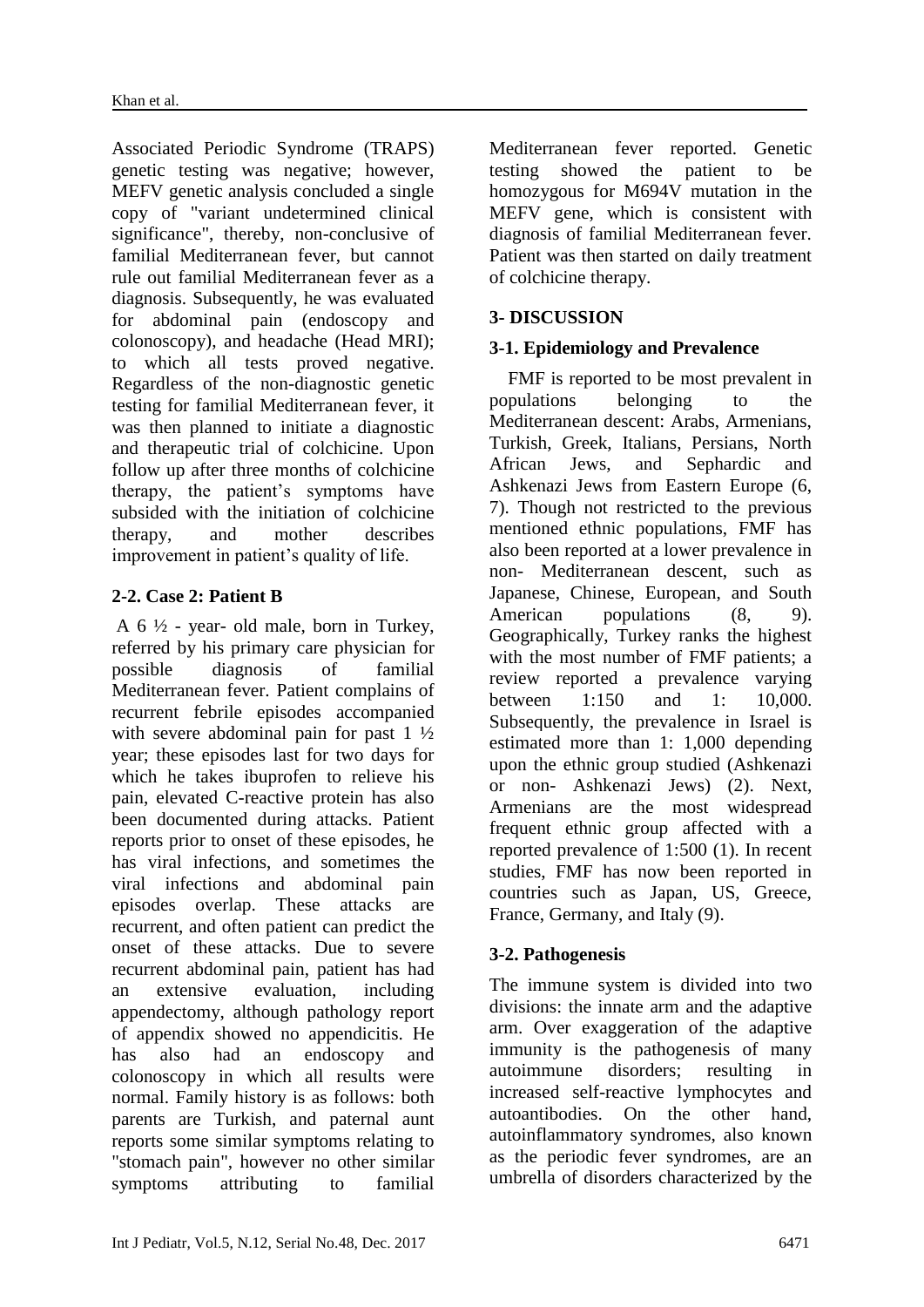hyperactivation of the innate immunity in the absence of any trigger or stimulus, resulting in recurrent episodes of fever and inflammation (10). FMF occurs as a result of point mutations (missense) in the MEFV gene, located on the short arm of chromosome 16, which codes for the protein, pyrin; mainly expressed in the cells of the innate immunity: neutrophils, monocytes, and dendritic cells (10). These mutations lead to the abnormal function of inflammasomes, which are multiprotein structures that serve to activate caspase-1, an enzyme that mediates proteolytic processing and the further activation of proinflammatory cytokines and mediators of inflammation: interleukin (IL)-1B, IL-18, TNF-a, IL-6, IL-17, type 1 interferons (IFN-a and IFN-b), and the complement system (11). The excessive production of IL-1B produces harmful systemic effects (and is the main pathogenesis underlying the autoinflammatory syndromes) such as fever, hypotension, tissue damage, bone resorption, accumulation of neutrophils at involved sites (neutrophilia-neutrophil dominant inflammation), increased concentrations of the acute phase reactants, C-reactive protein (CRP) and serum Amyloid A (SAA), and at extreme higher concentrations can produce hemodynamic shock. The increased level in the acute phase reactants over time leads to amyloidosis which promotes further tissue damage (12, 13).

Structurally, the pyrin protein contains four domains: (a) the pyrin domain (PYD); (b) the B box zinc finger; (c) alpha helix; and (d) B30.2 (PRYSPRY), with the most point (missense) mutations found in this domain. Each of these domains forms specific protein-protein interactions leading to downstream effects with the resultant role in regulation of innate immunity, inflammation and host defense. While it is agreed that pyrin plays a role in the suppression of the inflammatory response, controversy exists whether pyrin is a positive regulator or negative regulator of caspase-1 activation (3). Ozkurede and Franchi proposed two models, the "Proinflammatory model" and the "Antiinflammatory model" for the possible explanation of the defective pyrin and its role in FMF (11). The "Proinflammatory model" hypothesizes that under normal circumstances, in response to a specific stimulus (endogenous or exogenous), the pyrin protein via its formation of proteinprotein bonds, activates the inflammasome structure and subsequently activates caspase-1; yielding a proper inflammatory response to fight off an infection. The mutation in this model is a dominant gain of function. Therefore, the mutant pyrin protein is capable of constructing the inflammasome in the absence of any trigger or stimulus; resulting in the over activation of caspase-1 and the subsequent excess production of the proinflammatory cytokines, namely IL-1B and IL-18 (11).

In the alternative, pyrin is a negative regulator of caspase-1; here the loss of function mutation results in the failure to control the activation of caspase-1 (no longer inhibits the enzyme), thereby leading to the excess secretion of IL-1B (11). Nevertheless, the endpoint of a defective pyrin function is the overproduction of the proinflammatory cytokines (IL-1B), and other mediators of inflammation, clinically resulting in an attack of FMF (fever and serositis). Overall, the outcome is a state of unopposed inflammation.

## **3-3. Genetics**

The MEFV gene consists of 10 exons in which mutations have been found on the following exons: 1, 2, 3, 5, 9, and 10. Of these exons, 4 of the 5 founder mutations responsible for FMF occur on exon 10: M680I, M694V, M694I, and V726A; 1 founder mutation occurs on exon 2: E148Q. These 5 founder mutations account for over 80% of FMF cases in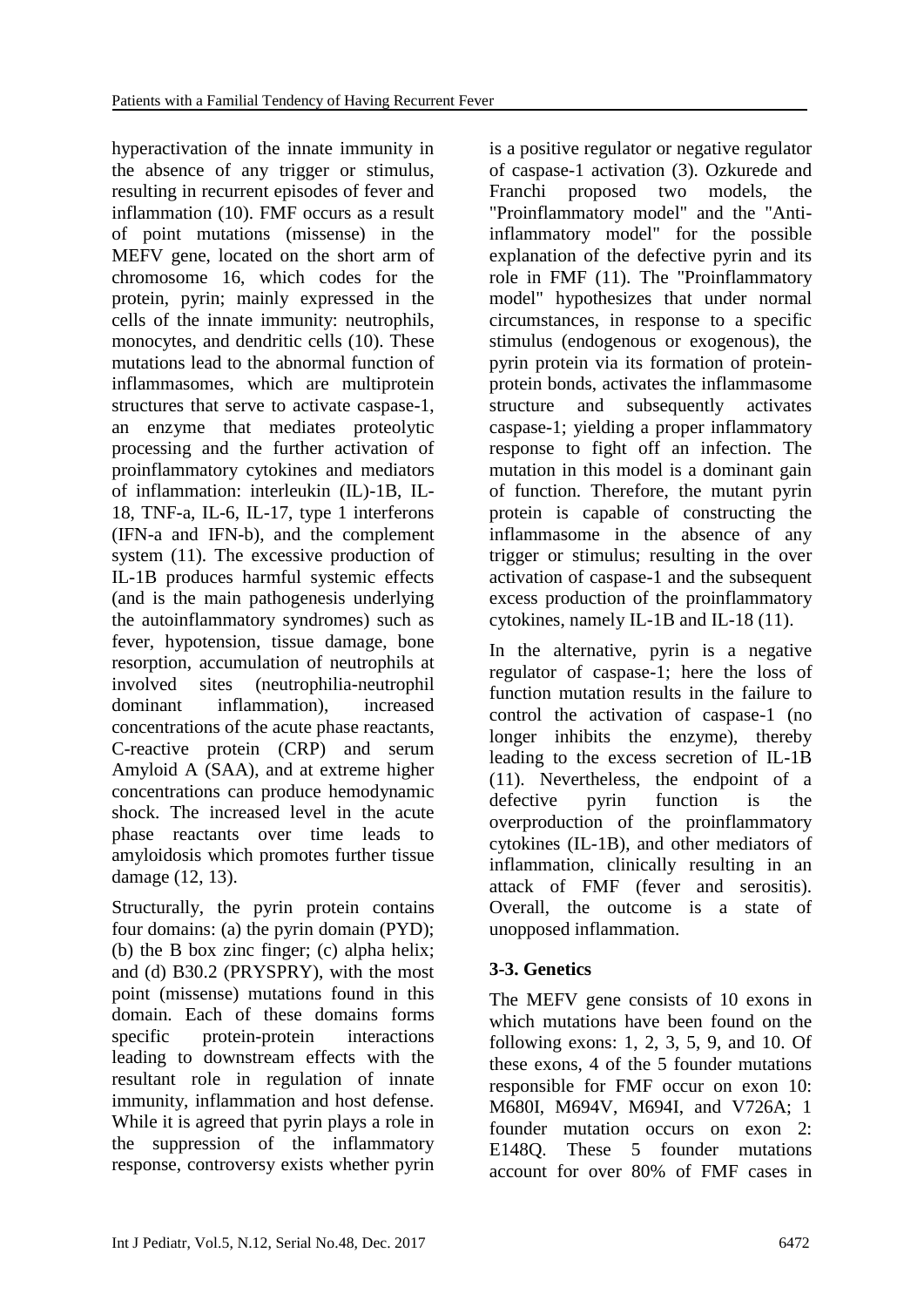population belonging to the Mediterranean descent, with M694V being reported as the most frequent mutation (20-65%) (14). The clinical picture associated with MEFV mutations ranges from incomplete penetrance (absence of symptoms), variable expression, to severe complications (amyloidosis). M694V homozygotes show 99% penetration and are associated with a severe disease form: early disease onset, amyloidosis, arthritis, or increased frequency of attacks (15). On the contrary, the E148Q mutation is reported to be the least penetrant and associated with a mild form of the disease to a silent phenotype (even in homozygotes). Similar studies also report higher carrier frequencies (>10%) amongst healthy individuals versus patients with FMF. For this reason, many researchers are questioning whether this should be considered as a benign polymorphism rather than a mutation (16).

## **3-4. Clinical Manifestations**

FMF is divided into 2 phenotypes: Type 1 is characterized recurrent episodes of fever and serosal inflammation: peritonitis, pleuritis, synovitis, and rarely pericarditis and meningitis. Type 2 is characterized by amyloidosis as the first and only presentation in an otherwise asymptomatic individual (typical attacks of FMF are absent) (2). Disease onset is usually under 20 years of age (90% of cases) or under 10 years of age (60% of cases); typically develops as sudden, unprovoked, recurrent episodes of fever and serositis (manifested as either abdominal pain, chest pain, arthritis, etc.) lasting 1-4 days and resolves spontaneously. The frequency of these attacks may vary but can be seen up to once a week or a few years; the interval between these episodes generally is asymptomatic, however arthritis and myalgia may have a prolonged course (4). Usually FMF patients are unable to identify a specific trigger; however, reported inciting events may include: viral

illness, stress (emotional, mental, and physical), high-fat diet, extremes of temperature, and menstruation in women (5). Some patients may even experience a prodromal phase 17-24 hours prior to the onset of an episode. These symptoms may be described as a period of discomfort, anxiety, irritability, and even psychological disturbances (1).

## **3-4-1. The following are common clinical manifestations of Type 1 FMF**

## **Fever**

While fever can coincide with serositis, a high fever may be the only presenting symptom without any additional features during the episode. This is especially true in younger children, making this feature an essential component to the diagnosis. The temperature is generally above 38C; usually lasting 2-4 days (but can last longer), and resolves spontaneously (4).

## **Abdominal Pain**

Abdominal pain results from the peritonitis and is the most frequent complaint observed in 90% of FMF patients. Initially the pain is localized, and then spreads to become more generalized. Signs of peritonitis are present on physical examination: guarding, rigidity, rebound tenderness, and loss of peristaltic sounds. These findings can lead to a misdiagnosis of "acute abdomen" leading to a delay in diagnosis and sometimes unnecessary surgeries; however, the episode generally resolves in 24-48 hours (13).

## **Arthralgia/ Arthritis**

Observed in approximately 75% of FMF patients; characterized by sudden attacks of joint pain, usually monoarticular, that can be brought on by minor trauma, such as prolonged walking. Joints may resemble septic arthritis clinically: red, swollen, erythematous, and tender; symptoms generally resolve after peaking 24-48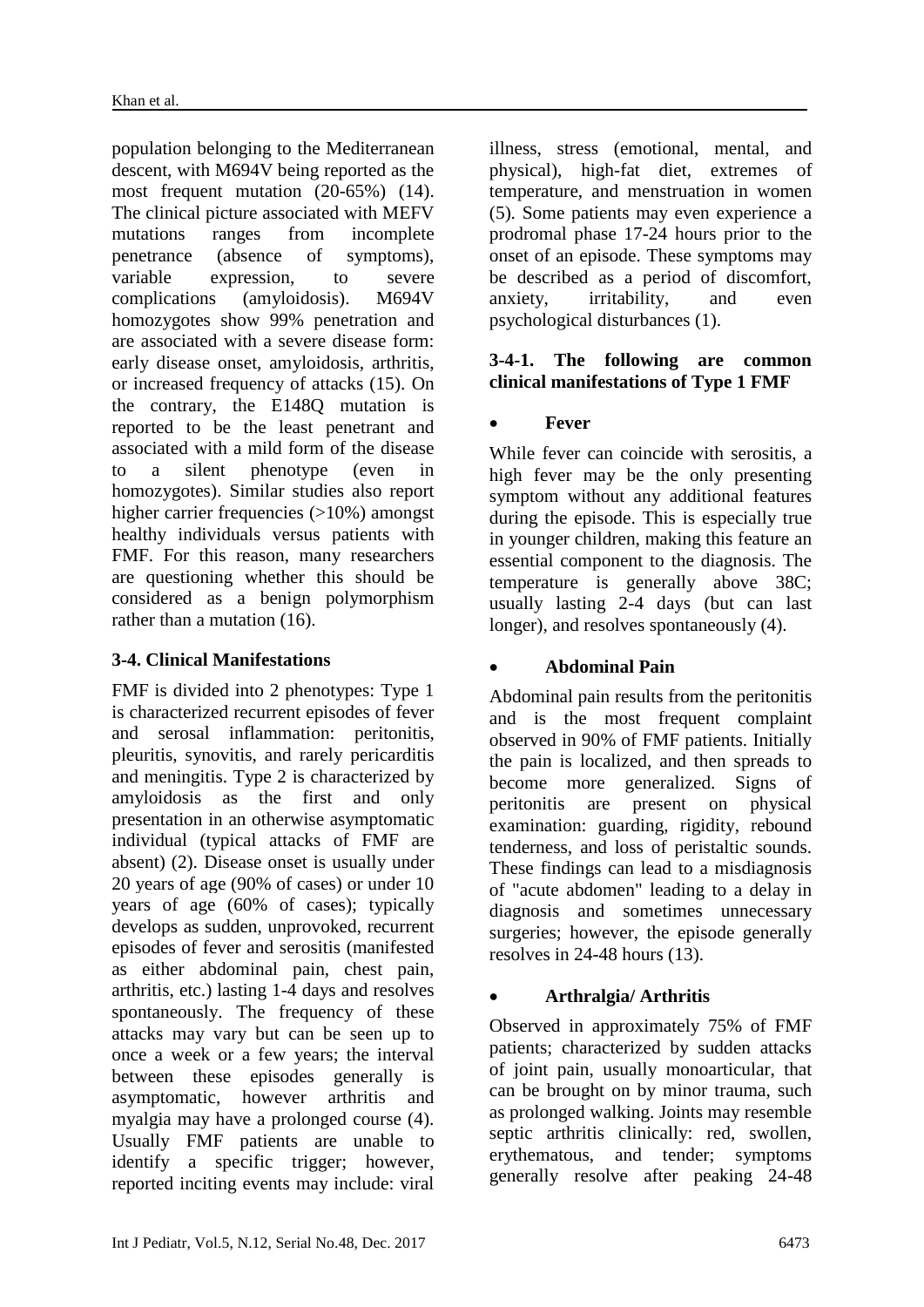hours but can take up to a week to resolve, with no joint damage or deformity. The most common joints involved are large joints such as knee, hip, or ankle; other joints can be involved too (i.e. shoulder, wrist). Some studies reported recurrent monoarthritis as the sole feature in FMF. While short acute attacks of monoarthritis is typically common in FMF, in a subset of patients chronic monoarthritis can also occur. In these cases, attacks subside after weeks or months, resulting in severe joint damage and deformities (1, 13).

## **Chest Pain**

Observed in 45% of FMF patients; sudden onset of unilateral chest pain which aggravates with breathing or coughing; diminished breath sounds on affected side. Resolves within 1-3 days, but can last up to a week (4).

## **Erysipelas-like skin lesion**

The erysipelas- like skin lesions can mimic infectious erysipelas or cellulitis and are often misdiagnosed as such. These lesions usually last 1-2 days and described as erythematous, tender, raised lesions, measuring  $10-35$  cm<sup>2</sup> in size mainly on lower legs or dorsum of foot. Recovery is spontaneous and antibiotics are not advised (17).

#### **3-4-2. The following are rare clinical manifestations of FMF:**

## **Pericarditis**

Pericarditis is reported in less than 1% of patients with FMF; compared to the serosal involvements of other parts of the body, the pericardial membrane is reported as a rare occurrence. The attacks last an average of 4-7 days, but can take up to 14 days to resolve. Symptoms include: chest pain, which is sharp and pleuritic (improved with sitting up and leaning forward), friction rub; ST segment elevations seen on Electrocardiogram (ECG, EKG) (18).

## **Protracted Febrile Myalgia (PFM)**

The incidence of PFM is reported to be 1- 3% in patients with FMF; however, it is considered a severe debilitating myalgia which affects the patient's quality of life. Symptoms include: high grade fever, intense pain and sensitivity particularly in lower limbs. PFM can also be associated with abdominal pain, diarrhea, arthritis, and a purpuric rash which can resemble Henoch- Schönlein purpura (HSP). Unlike the short acute attacks of FMF, the episode of PFM can last for 4-6 weeks; some studies suggest that for the pain to be labeled as PFM, it should last at least 5 days (19). Despite the intensity of pain, there are no significant findings on laboratory work (muscle enzymes normal), muscle biopsy, and EMG. PFM is reportedly more frequent in M694V homozygous individuals with FMF; while no inciting event has been established for PFM, some studies report finding high Antistreptolysin O (ASO) titers, which could suggest recent streptococcal infection as a trigger. While most typical episodes of FMF resolve spontaneously, public financial management (PFM) responds to corticosteroids (20).

## **Exertional Myalgia**

Post-exercise myalgia usually affects lower limbs; usually lasts 2-3 days and begins in the evening. This episode does not respond to treatment with colchicine, rather it resolves with rest or treatment with nonsteroidal anti-inflammatory drugs (NSAIDs) (1).

#### **Renal findings other than amyloidosis**

While amyloidosis without a doubt remains a significant complication of FMF and determines the overall prognosis, approximately 22% of patients with FMF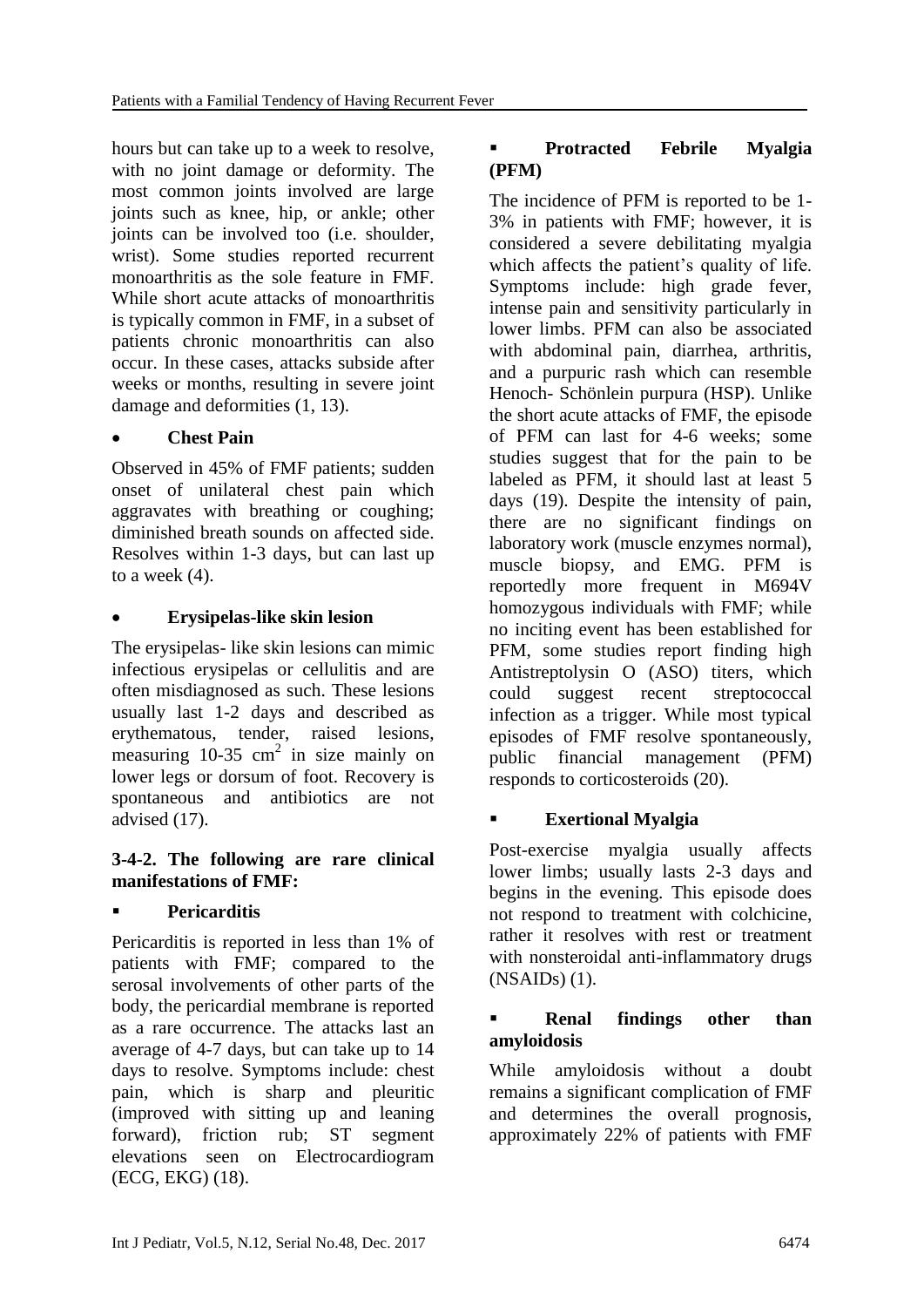reported renal problems other than amyloidosis. Renal findings include: hematuria, proteinuria, proteinuria, acutePyelonephritis, tubulointerstitial nephritis, and glomerulonephritis (1).

#### **Other rare atypical features**

Acute Scrotum

 $\triangleright$  Characterized by unilateral, redness, pain and swelling of scrotum (4),

Vasculitides

 $\triangleright$  Some studies report a higher incidence of the following vasculitides among FMF patients: such as HSP, polyarteritis nodosa, and Behcet's syndrome (4), and

Headache and Aseptic meningitis (1).

#### **Clinical Diagnosis**

The diagnosis of FMF is made clinically; features suggestive of FMF include recurrent febrile episodes associated with serositis (abdominal pain, chest pain, arthritis), lasting approximately 1-4 days and resolves spontaneously. The clinical picture is further supported by evidence of family history, ethnicity, laboratory findings, genetic testing, and response to colchicine treatment (13). The Tel Hashomer criteria (based on major and minor criteria), developed at the Tel

Hashomer Medical Center, has been the most commonly used approach worldwide in diagnosing FMF. While the Tel Hashomer criteria has been successful in diagnosing adult patients with FMF, the specificity is low in children  $(55%)$  (1). Per Livneh et al., the diagnostic criteria proposed in the Tel Hashomer set are poorly defined; some clinical features of the attacks may differ in children than adults, and children might poorly describe the severity and location of their pain (21).

The diagnostic criteria suggested by Livneh et al. expands on the Tel Hashomer criteria by accurately defining features and further classifying into typical, incomplete, and supportive. Furthermore, certain changes were made in the previous set of criteria; such as removing amyloidosis as a major criterion for diagnosing FMF. Currently, due to prompt recognition and early management of FMF, amyloidosis rarely occurs as the sole manifestation (Type 2 FMF) and therefore is no longer included. Rather, including incomplete abdominal attacks as part of the major criteria in diagnosing FMF proves to be sufficiently strong evidence for FMF and increased the sensitivity and specificity of the criteria set. As the criteria set proposed by Livneh et al. was detailed, a simple version has been adapted and can be used interchangeably (22, 23) (**Tables.1, 2**).

| Major                                                                              | Minor                          |
|------------------------------------------------------------------------------------|--------------------------------|
| Recurrent febrile episodes with serositis (peritonitis,<br>synovitis or pleuritis) | Recurrent febrile episodes     |
| Amyloidosis of AA type without a predisposing disease                              | Erysipelas-like erythema       |
| Favorable response to regular colchicine treatment                                 | FMF in a first-degree relative |

**Table-1**: Tel Hashomer Criteria

Definitive diagnosis based on Tel Hashomer criteria: 2 major, or 1 major + 2 minor; Probable diagnosis: 1 major  $+ 1$  minor.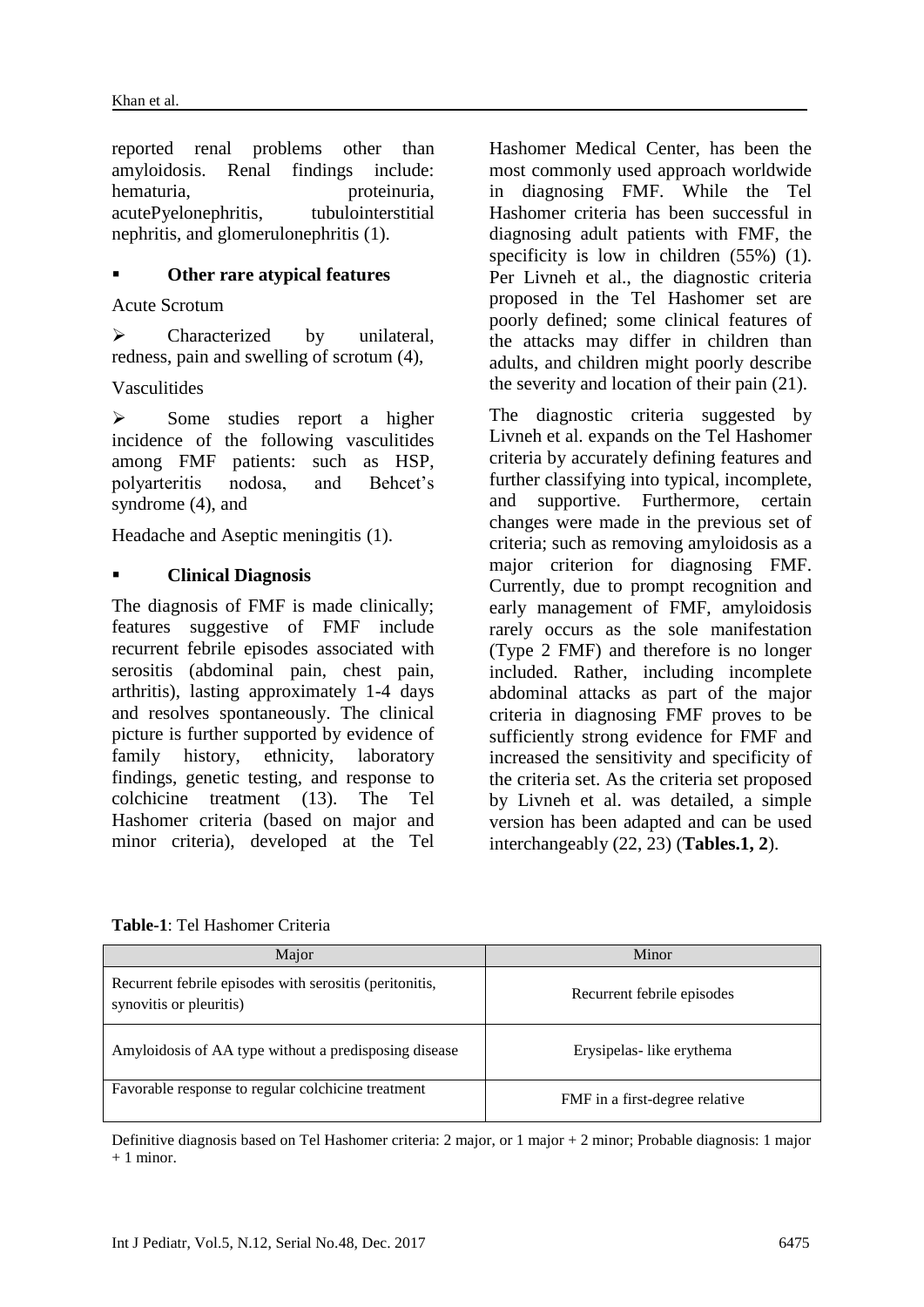|  |  |  |  | Table-2: Simplified criteria set for diagnosis of FMF according to Livneh et al. |
|--|--|--|--|----------------------------------------------------------------------------------|
|  |  |  |  |                                                                                  |

| Maior                                                                                                                                       | Minor                                                                               |
|---------------------------------------------------------------------------------------------------------------------------------------------|-------------------------------------------------------------------------------------|
| Typical attacks:<br>Peritonitis (generalized)<br>Pleuritis (unilateral) or pericarditis<br>Monoarthritis (hip, knee, ankle)<br>Fever alone. | Incomplete attacks involving 1 or more of the<br>following sites:<br>Chest<br>Joint |
| Incomplete abdominal attack                                                                                                                 | Exertional leg pain                                                                 |
|                                                                                                                                             | Favorable response to colchicine                                                    |

Diagnosis according to simplified criteria: at least 1 major or at least 2 minor criteria.

| <b>Typical attacks</b><br>$\sigma$<br>٠                                      |  |
|------------------------------------------------------------------------------|--|
|                                                                              |  |
| Peritonitis (generalized)                                                    |  |
| Pleuritis (unilateral) or pericarditis<br>٠                                  |  |
| Monoarthritis (hip, knee, ankle)<br>٠                                        |  |
| Fever alone<br>٠                                                             |  |
| <b>Minor Criteria:</b>                                                       |  |
| Incomplete attacks involving 1 or more of the following sites:<br>Ō          |  |
| Abdomen<br>٠                                                                 |  |
| Chest<br>٠                                                                   |  |
| Joint<br>٠                                                                   |  |
| <b>Exertional leg pain</b><br>$\circ$                                        |  |
| Favorable response to colchicine<br>Ō                                        |  |
| <b>Supportive Criteria:</b>                                                  |  |
| Family History of FMF<br>Ō                                                   |  |
| Appropriate ethnic origin<br>Ō                                               |  |
| Age <20 years at disease onset<br>$\circ$                                    |  |
| $\circ$ Features of attacks:                                                 |  |
| Severe requiring bed rest<br>٠                                               |  |
| Spontaneous remission<br>٠                                                   |  |
| Symptom-free interval<br>٠                                                   |  |
| Transient inflammatory response, with 1 or more abnormal test result(s)<br>٠ |  |
| for white blood cell count, ESR, SAA, and/or fibrinogen                      |  |
| Episodic proteinuria/ hematuria<br>Ō                                         |  |
| Unproductive laparotomy or removal of white appendix<br>Ō                    |  |
| Consanguinity of parents<br>Ō                                                |  |
| Diagnosis of FMF according to Livneh et al.:                                 |  |
| At least 1 major criteria                                                    |  |

At least 2 minor criteria ٠

**Fig.1**: Detailed diagnosis Criteria set suggested by Livneh et al.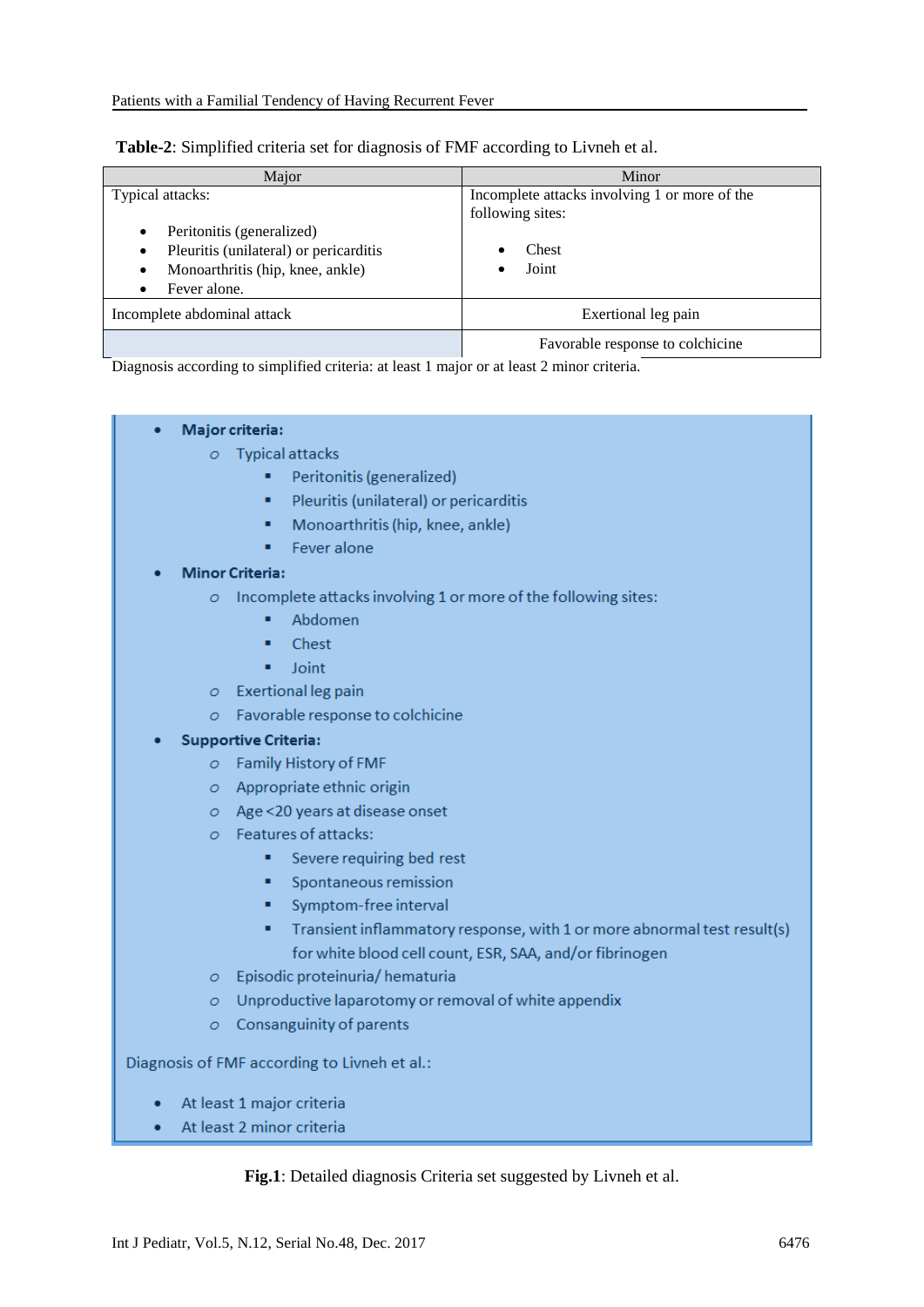Typical attacks are defined by the presence of all the following features:

- Pain due to serositis,
- Recurrence of attacks (at least 3 of the same type),
- Presence of fever (rectal temperature  $\geq$  38 °C or higher),
- Short duration (12 hours to 3 days).

Incomplete attacks (painful and recurrent) are defined as not fulfilling the criteria for a typical attack. For instance: temperature <38 °C; duration of attack either less than what is specified but no less than 6 hours and no more than 7 days; no signs of peritonitis during the abdominal attack; localized abdominal attacks (versus generalized); arthritis in other joints than what is specified (21, 22).

#### **3-5. Laboratory Findings and Genetic Testing**

As FMF is a member of the autoinflammatory syndromes, laboratory studies during the acute episodes reveal elevated markers of systemic inflammation. Common findings include leukocytosis (neutrophil-predominant inflammation), elevated acute phase reactants which include C-reactive protein (CRP), erythrocyte- sedimentation rate (ESR), fibrinogen, and serum amyloid protein (SAA). Urinalysis performed during episodes may be normal or show transient hematuria or proteinuria; proteinuria should raise concern for amyloidosis (1).

Genetic testing is carried out by two methods: targeted mutation analysis or full gene sequencing. The targeted mutation analysis allows for the testing of the most frequent gene mutations identified and is generally the first approach. Although five prevalent mutations have been identified in high risk individuals with FMF, laboratories generally test for a total of twelve common MEFV mutations, as individuals can be homozygotes or compound heterozygotes for these mutations. If the targeted mutation analysis is non-diagnostic (detects either no mutation, or one mutation versus two), full MEFV gene sequence analysis can be employed (6, 10). While the understanding of FMF is autosomal recessive, detecting two pathogenic mutations in the MEFV gene confirms the diagnosis. However, there have been reports of finding either one pathogenic mutation, or no mutations at all in a clinically apparent FMF patient. This raises the question of either possible dominant inheritance, whether a second mutation has been missed due to its location out the analyzed gene region, or the finding of a new rare mutation (24).

Booty et al. conducted a study in 46 patients clinically diagnosed with FMF carrying one MEFV mutation in search for a second mutation in the MEFV gene. Both methods of genetic tests were used (targeted gene analysis and full gene sequence analysis), but failed to identify a second mutation. The study concluded that the finding of a single MEFV mutation in the presence of highly suggestive clinical symptoms for FMF, was sufficient for the diagnosis and commencement with a trial of colchicine therapy. Therefore, in individuals in which the clinical picture is in favor of diagnosis and molecular testing is not diagnostic, relief of symptoms with initiation of a six-month trial of colchicine therapy, and subsequent recurrence of attacks with cessation of treatment can serve as confirmation of diagnosis (25).

## **3-6. Differential diagnosis**

Fever in a child is a very common presenting complaint to the primary care physician (PCP); it is the job of the PCP to evaluate the child and propose a satisfying differential diagnosis. Before concluding to the autoinflammatory syndromes, it is important to rule out other differentials of febrile episodes in children, such as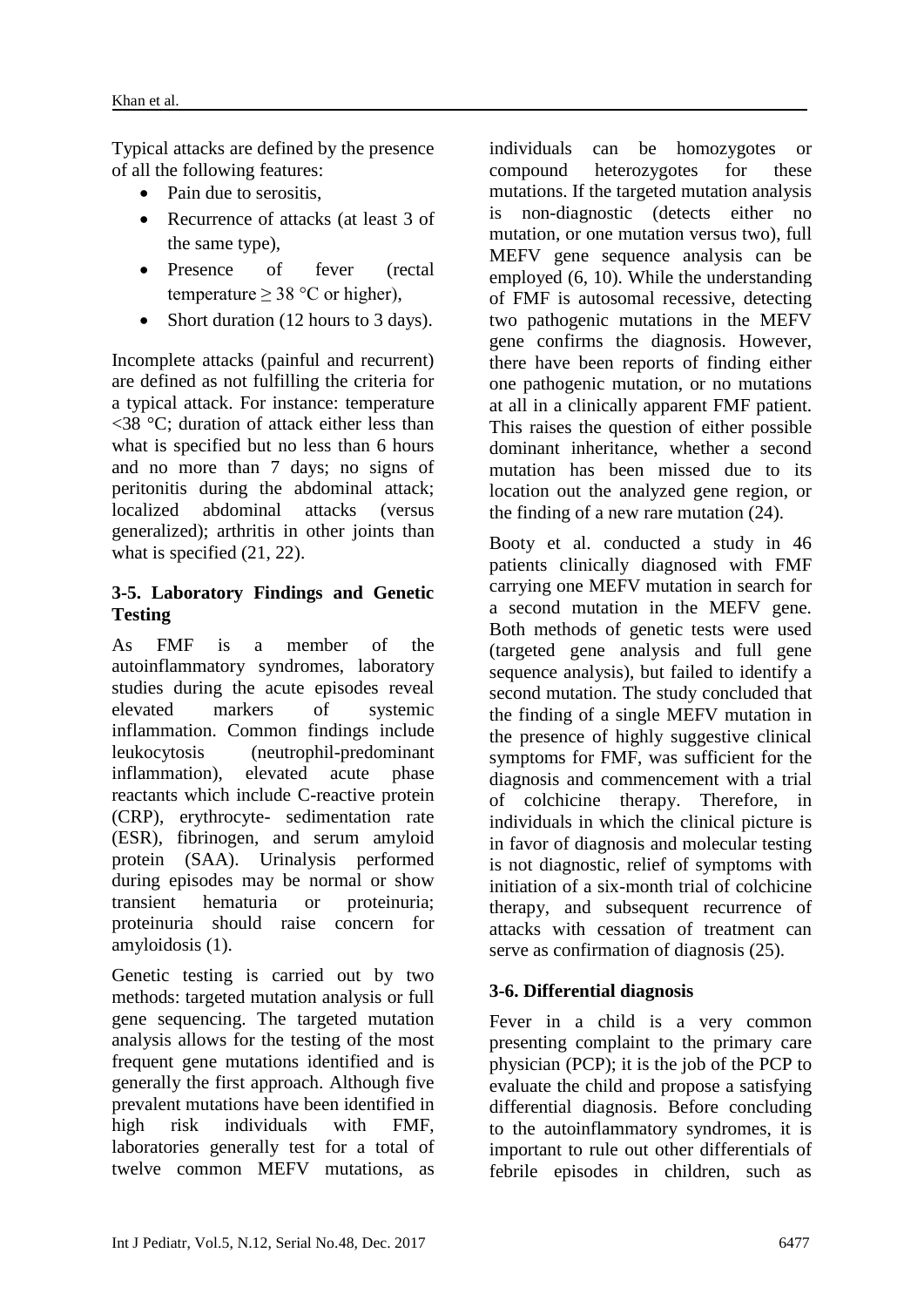infection (viral, bacterial), or other diseases such as inflammatory bowel disease (IBD), rheumatic fever, or systemic juvenile idiopathic arthritis (26). Nevertheless, when other diagnoses have been excluded, periodic fever syndromes should be considered especially if there are strong characteristic clues in the patient's history and/or family history. The periodic fever syndromes are an umbrella of disorders in which each disease has overlapping features and distinguishing characteristics, but overall are characterized by febrile episodes and systemic inflammation.

The major periodic fever syndromes include: Familial Mediterranean Fever (FMF); Tumor necrosis factor (TNF) receptor-1 associated periodic syndrome (TRAPS); Hyperimmunoglobulin D Syndrome (HIDS); Cryopyrin-associated periodic syndromes (CAPS); periodic fevers with Aphthous Stomatitis, pharyngitis, and adenitis (PFAPA); pyogenic arthritis, pyoderma gangrenosum, and acne syndrome (PAPA); Blau syndrome; syndromes associated with deficiency of IL- alpha receptor antagonists; and chronic atypical neutrophilic dermatosis with lipodystrophy and elevated temperature (CANDLE) (27).

#### **3-7. Disorders of the periodic fever syndromes with brief descriptions**

#### **3-7-1. Periodic fevers with aphthous stomatitis, pharyngitis, and adenitis (PFAPA)**

The most common cause of periodic fevers in children; characterized by recurrent febrile episodes, lasts 3-6 days, and almost always occurs at regular intervals (approximately 3-6 weeks). The striking feature in this syndrome is the "clockwork" regularity of febrile episodes; according to studies, the intervals are so regular that many families can actually predict the onset of fever (27). However,

the associated symptoms in PFAPA can vary; while some members of the periodic fever syndromes show monogenic heredity (either autosomal dominant or recessive pattern) as the etiology, most disorders still have no known clear genetic cause or inheritance pattern, such as Periodic Fevers with aphthous stomatitis, pharyngitis, and cervical adenitis (PFAPA) (26). Rather most children presenting with periodic fevers are not found to have any genetic mutations in the genes known to cause periodic fever syndromes. Regardless of the etiology, because these disorders share similar autoinflammatory features, they are included in the differential of periodic fevers in children. The typical presentation of PFAPA is usually in children, with febrile episodes occurring at regular intervals, pharyngitis, cervical adenitis, and aphthous stomatitis are common symptoms.

Other symptoms may include abdominal pain, myalgias, arthralgia, headache, nausea, vomiting, or fatigue. Lab findings show leukocytosis and increased acute phase markers (erythrocyte sedimentation rate [ESR], C-reactive protein [CRP], Serum amyloid A [SAA], fibrinogen, ferritin); because there is no confirmatory testing for PFAPA, the diagnosis remains clinical. PFAPA is treated with either prednisone (at the onset of fever), or tonsillectomy (28).

#### **3-7-2. TNF receptor associated periodic fever syndrome (TRAPS)**

Autosomal dominant, characterized by prolonged recurrent febrile episodes accompanied with attacks of systemic inflammation. TRAPS is caused by mutations in the TNF-1a receptor, resulting in the overproduction of inflammatory cytokines and subsequent systemic inflammation. The attacks may occur approximately every 5-6 weeks, lasting 3-6 weeks, and associated with prolonged episodes of fever, rash,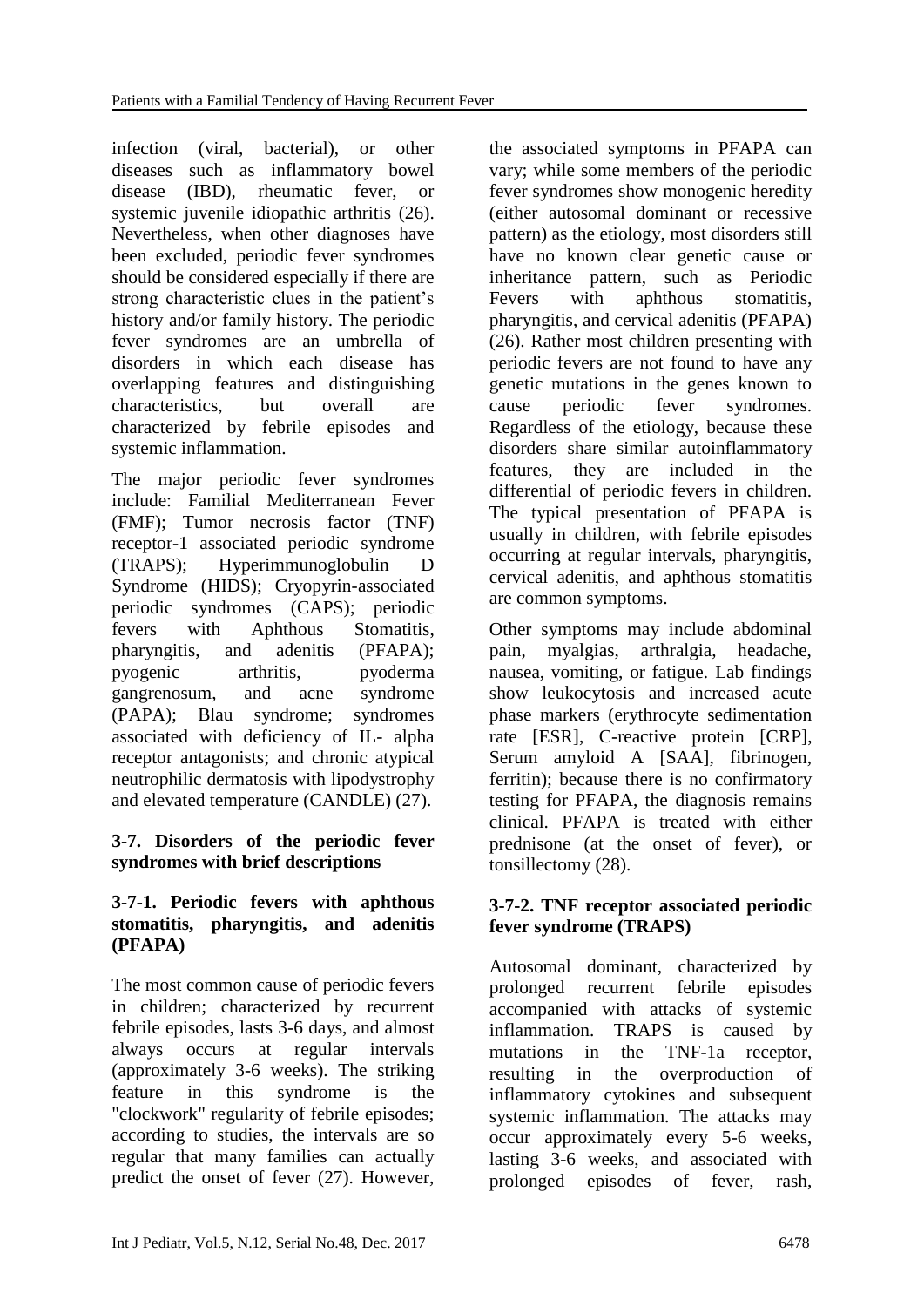myalgias, peritonitis, pleuritis, arthralgias, or conjunctivitis. Treatment with nonsteroidal anti-inflammatory drugs (NSAIDs) or corticosteroids may be effective in the acute attacks, however etanercept has been shown to reduce the frequency and severity of episodes (26).

#### **3-7-3. Hyperimmunoglobulin D syndrome (HIDS)**

Autosomal recessive; characterized by recurrent episodes of fever, systemic inflammation, and cervical lymphadenopathy lasting 3-7 days. Symptoms include repeated attacks of fever, chills, cervical lymphadenopathy, abdominal pain, hepatosplenomegaly, rash, arthralgia/arthritis, or headaches. HIDS can be differentiated on the basis of earlier age of onset, lengthened periods of episodes, along with lengthened intervals between episodes. Although lab values are similar to that of other periodic fever syndromes, the majority of patients in HIDS have elevated IgD (>100 IU/dL) and increased urinary levels of Mevalonic acid (MVA) which is helpful in making the diagnosis. Additionally, testing for the mevalonate kinase (MVK) gene mutations is used to diagnose HIDS. Treatment is with a trial of NSAIDs, corticosteroids, anakinra, or etanercept (26-28).

#### **3-7-4. Cryopyrin- associated periodic syndromes (CAPS)**

A rare autosomal dominant syndrome, that can be distinguished from other members of the periodic fever syndromes by the presence of an urticaria-like skin rash, fever, and the presence of cold exposure as a trigger for the episodes. CAPS is associated with mutations in NLRP3, which codes for cryopyrin; NLRP3 is a component of the inflammasome located in neutrophils, monocytes, and chondrocytes. The mutation results in over activation of the inflammasome, with the resultant release in inflammatory cytokines (mainly IL-1B) in the absence of any stimulus and leads to a pro-inflammatory state. The discovery of NLRP3 led to the linking of three syndromes ranging in severity: familial cold autoinflammatory syndrome (FCAS), Muckle- Wells syndrome (MWS), and chronic infantile neurological cutaneous articular syndrome (CINCA)/ neonatal- onset multisystem, inflammatory disease (NOMID) (26-28).

#### **3-7-5. Familial cold autoinflammatory syndrome (FCAS)**

Considered as the mild form; symptoms include brief episodes (which lasts less than 24 hours) of fever, urticaria-like skin rash, and arthralgias that are triggered by exposure to cold temperatures (27).

## **3-7-6. Muckle- Wells Syndrome (MWS)**

Mild form of CAPS; in addition to fever, urticaria-like rash, and arthralgias, patients with MWS progressively develop hearing loss due to cochlear inflammation. This form of CAPS is not associated with cold exposure (27).

#### **3-7-7. Chronic infantile neurological cutaneous articular syndrome (CINCA)/ Neonatal onset multisystem inflammatory disease (NOMID)**

The most severe form of CAPS in which symptoms are seen in the newborn period. Characterized by persistent episodes of fever, rash, chronic meningitis, blindness, hearing loss, and cartilaginous/ bone deformities (27).

#### **3-7-8. Pyogenic arthritis, pyoderma gangrenosum, and acne syndrome (PAPA)**

An autosomal dominant condition characterized by the presence of recurrent painful flares of arthritis and skin manifestations varying from ulcerations, pyoderma gangrenosum, cystic acne, or pathergy. PAPA is treated with anakinra and infliximab (27).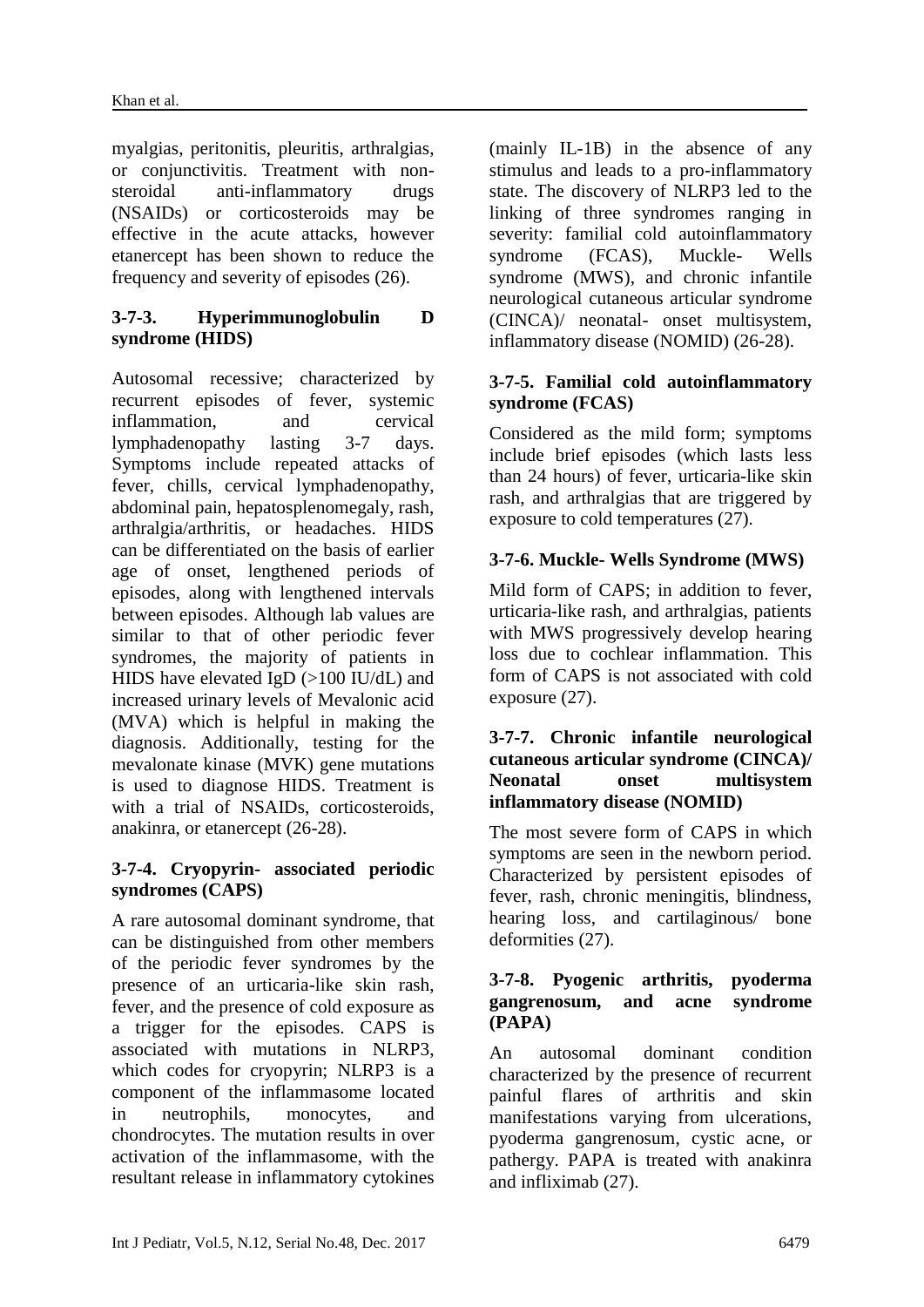#### **3-7-9. Blau Syndrome**

An autosomal dominant condition distinguished by granulomatous inflammation in the skin, eye, and joints. Skin involvement is manifested as a maculopapular rash with dermal granulomas; granulomatous inflammation in the eye leads to uveitis and consequently developing glaucoma and blindness; arthritis usually affects the hands and feet and leads to synovitis and tenosynovitis. Biopsy reveals noncaseating granulomatous inflammation; while management of Blau syndrome has not been standardized, treatment options include methotrexate, thalidomide, corticosteroids, and TNF inhibitors (27).

#### **3-7-10. Deficiency of IL-1a receptor antagonist (DIRA)**

An autosomal recessive disorder caused by a mutation in the IL1RN gene, which codes for the interleukin-1 receptor antagonist. Under normal circumstances, the IL-1 receptor antagonist functions to inhibit the pro-inflammatory cytokines (IL-1a and IL-1B); the mutation in the IL1RN gene results in the over stimulation of the pro-inflammatory cytokines. DIRA, also known as osteomyelitis, sterile multifocal, with periostitis and pustulosis (OMPP), usually presents soon after birth with fetal distress, pustular skin rash, arthritis, periostitis, sterile osteomyelitis, and pain with movement in the absence of fever. If left untreated, death can occur from multiorgan failure; treatment with anakinra results in remission of the disease (27).

#### **3-7-11. Chronic atypical neutrophilic dermatosis with lipodystrophy and elevated temperature (CANDLE)**

The onset of this disorder usually begins shortly after birth, and is continuously present from six months of age. Presented with daily fever, purpuric skin lesions, persistent periorbital edema, arthralgias, progressive lipodystrophy, lymphadenopathy, and microcytic anemia. Treatment includes methotrexate, calcineurin inhibitors, TNF inhibitors, and anti-IL1 and anti-IL6 therapy (27).

## **3-8. Complications**

#### **3-8-1. Secondary Amyloidosis**

In chronic inflammatory conditions, where there is prolonged ongoing inflammation as a result of pro-inflammatory cytokines, this leads to increased hepatocyte production of an acute phase reactant, serum amyloid A (SAA). Subsequently, SAA is broken down into smaller fragments by monocytes and macrophages, which deposit into tissues, such as kidneys, heart, gastrointestinal tract, spleen, etc. Consequently, over time these deposits damage tissue, leading to the progressive development of secondary amyloidosis (AA) (1). Amyloidosis is the most common complication in untreated FMF; widespread amyloid deposition occurs in tissues, but primarily affects the kidneys (renal amyloidosis). Renal amyloidosis progresses from asymptomatic proteinuria, to symptomatic nephrotic syndrome, and eventually end stage renal disease; this progression can take up to anywhere from 2-13 years to develop after the onset of proteinuria (6).

However, due to established modalities to rapidly diagnose FMF, and initiation of treatment with colchicine without any delays has led to a decrease in the incidence of amyloidosis in prevalent populations; prior the incidence has been reported as high as 60-75%. Nevertheless, amyloidosis still determines the prognosis of FMF and its progression to end stage renal disease; it is important for patients to be evaluated for proteinuria (1). Several studies have reported a higher incidence of amyloidosis in Sephardic Jews versus Ashkenazi Jews; furthermore, the incidence of amyloidosis differs between populations belonging to the same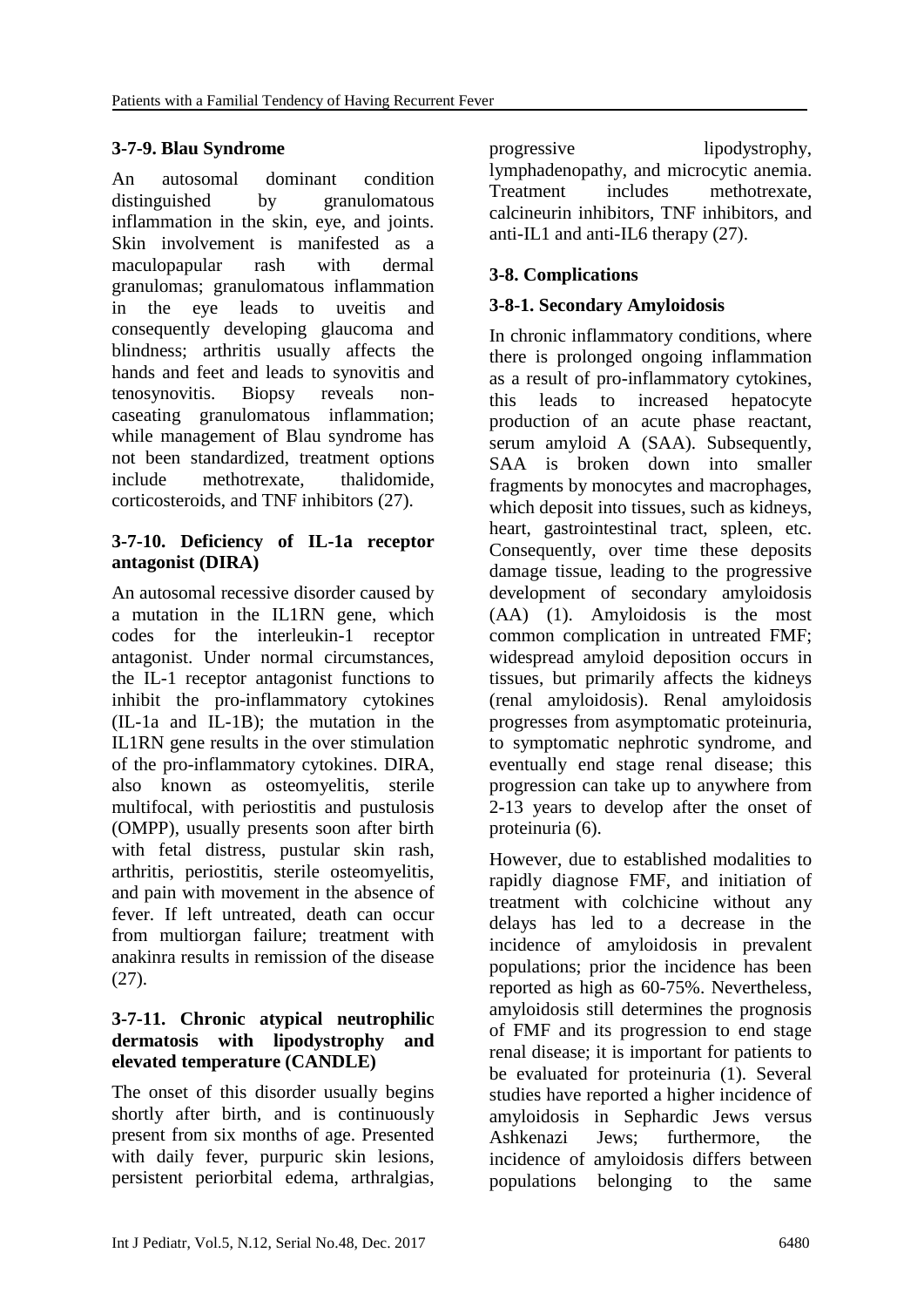ethnicity but living in different geographical locations (6). Schwabe et al. reports an incidence of amyloidosis in Armenians living in Armenia is 24%, while the incidence of amyloidosis in Armenians living in California is 0% (29). Additionally, numerous studies have reported a higher risk of amyloidosis and a more severe disease course in patients with FMF who are homozygous for the M694V mutation in the MEFV gene (1).

#### **3-8-2. Small bowel obstruction (SBO)**

Recurrent attacks of peritonitis lead to the development of adhesions, and chronically results in small bowel obstruction (1).

#### **3-8-3. Infertility**

Infertility observed in females is due to the mechanical obstruction in fallopian tubes from adhesions; in men, amyloid deposition in testes (testicular amyloidosis) results in azoospermia or oligospermia (1).

#### **3-8-4. Treatment**

The goal of therapy in patients with FMF is to prevent acute attacks; treat acute episodes; minimize inflammation between episodes; and to prevent the progression of amyloidosis. Colchicine is the gold standard therapy and should be initiated once the diagnosis of FMF is confirmed and continued lifelong (1). The antiinflammatory effect of colchicine is via microtubule disruption in neutrophils, thereby preventing neutrophilic migration in the inflammatory process. Additionally, colchicine also alters the distribution of cell adhesion molecules on neutrophils and endothelial cells; resulting in a decreasing neutrophil migration, a key step in the neutrophil extravasation in the inflammatory process (13). Side effects of colchicine include: abdominal pain, nausea, vomiting, diarrhea, hematological toxicity (leukopenia, bleeding, easy bruising), and myotoxicity (especially in patients with renal impairment). While

colchicine is the mainstay drug of choice for FMF, it is important for patients to take them continuously as it prevents the attacks and amyloid deposition. Patients should be educated regarding compliance with medication; noncompliance or interruption of colchicine treatment will be followed by febrile attacks and can occur more frequently (30). Furthermore, the risk of progression to end stage renal disease is higher. Taking colchicine at the onset of an attack, or increasing its dose during the acute attack is of no value and does not halt the attack/ symptoms; supportive measures, such as bed rest, NSAIDs, or steroids may be administered for temporary relief of symptoms during the attack (1, 30).

After initiation of colchicine, it is important to follow patients to assess the therapeutic effect and adjust dose as needed. Once the dose of colchicine has been established, patients should further be evaluated every six months for toxicity and response to therapy. Drug toxicity is monitored via complete blood count (CBC) for assessing leukopenia; response to colchicine therapy is monitored by ESR, CRP, SAA, and urinalysis for proteinuria (22). However, patients compliant with colchicine treatment and found to have proteinuria should be evaluated for causes other than amyloidosis (4).

Several studies have reported an estimate of 30-40% of patients diagnosed with FMF partially respond to colchicine, 5-10% are colchicine resistant, and an additional 5- 10% are colchicine intolerant particularly due to the gastrointestinal side effects (31). Nonetheless, colchicine should not be discontinued due to its protective effect against amyloidosis; studies have reported that compliance with colchicine has resulted in a decreased incidence of clinical renal disease and progression to end stage renal disease (1). Patients who continue to experience symptoms despite colchicine treatment should be re-assessed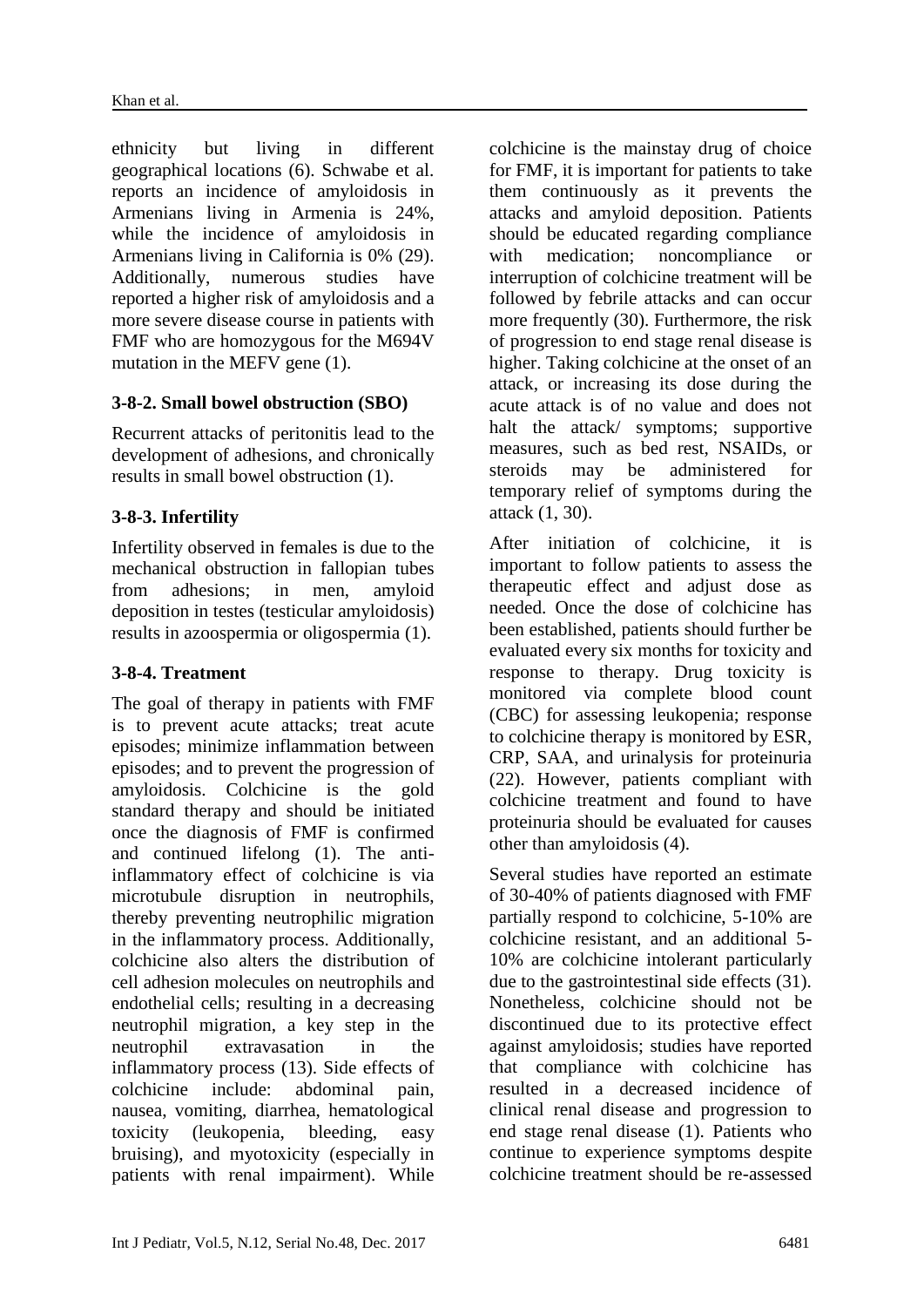for the following: explore other disorders belonging to the periodic fever syndromes other than FMF for diagnosis; noncompliance to therapy; or patients that fall in the 5-10% category of truly being colchicine resistant (32). Patients who experience frequent attacks, or found to have elevated acute phase reactants between attacks (ESR, CRP, SAA) irrespective of taking the maximal dose of colchicine are considered "colchicine resistant". The preferred second line therapy is interleukin-1 (IL-1) inhibition; these include Anakinra, IL-1 receptor antagonist; Rilonacept, IL-1 fusion decoy receptor; and Canakinumab, anti-IL-1B monoclonal antibody (32). Studies have reported that more than two-thirds of colchicine resistant or intolerant patients responded to treatment with anakinra and canakinumab.

Other treatment therapies include biological agents such as, TNF-a inhibitors (thalidomide and etanercept), or anti-IL-6 agent (tocilizumab). Seyahi et al. reports the use of thalidomide and etanercept in being effective in controlling the febrile attacks in colchicine resistant or intolerant patients (33). Nevertheless, limited data exists amongst the use of biological agents and their efficacy and long-term effects, and therefore need to be further investigated. A crucial point to note is that currently, because no studies have proven any beneficial effect of these therapies other than colchicine on amyloidosis, treatment should be maintained with the concomitant use of colchicine at a tolerable dose to prevent amyloidosis.

#### **4- CONCLUSION**

 The diagnosis of familial Mediterranean fever may prove to be challenging as recurrent febrile episodes in a child may be an overlapping feature of many diagnoses and the lack of specific diagnostic testing. It is indispensable for primary care physicians to promptly recognize periodic fever syndromes, and without a delay in diagnosis initiate treatment to improve quality of life, avoid unnecessary procedures, and long-term complications. Moreover, recurrent febrile episodes accompanied with serositis should raise the suspicion of familial Mediterranean fever; physicians should hold low threshold in such scenarios and promptly evaluate and initiate appropriate treatment.

## **5- CONFLICT OF INTEREST**

The authors had not any financial or personal relationships with other people or organizations during the study. So, there was no conflict of interests in this article.

#### **6- REFERENCES**

1. Sari I, Birlik M, Kasifoglu T. Familial Mediterranean Fever: an updated review. European Journal of Rheumatology. 2014; 1: 21-33.

2. Ben-Chetrit E, Touitou I. Familial Mediterranean fever in the world. Arthritis Rheum 2009; 16:1447–53.

3. Stehlik C, Reed JC. The PYRIN connection: novel players in innate immunity and inflammation. J Exp Med 2004; 200:551.

4. Shohat M, Halpern GJ. Familial Mediterranean Fever- a review. Genet Med. 2011; 13: 487-98.

5. Goldstein RC, Schwabe AD. Prophylactic colchicine therapy in familial Mediterranean fever. A controlled, doubleblind study. Ann Intern Med 1974; 81: 792.

6. Zadeh N, Getzug T, Grody WW. Diagnosis and management of familial Mediterranean fever: integrating medical genetics in a dedicated interdisciplinary clinic. Genet Med. 2011; 13: 263–69.

7. El-Shanti H, Majeed HA, El-Khateeb M. Familial Mediterranean fever in Arabs. Lancet 2006; 367: 1016–24.

8. Ong FS, Vakil H, Xue Y, Kuo JZ, Shah KH, Lee RB, et al. The M694V mutation in Armenian-Americans; a 10-year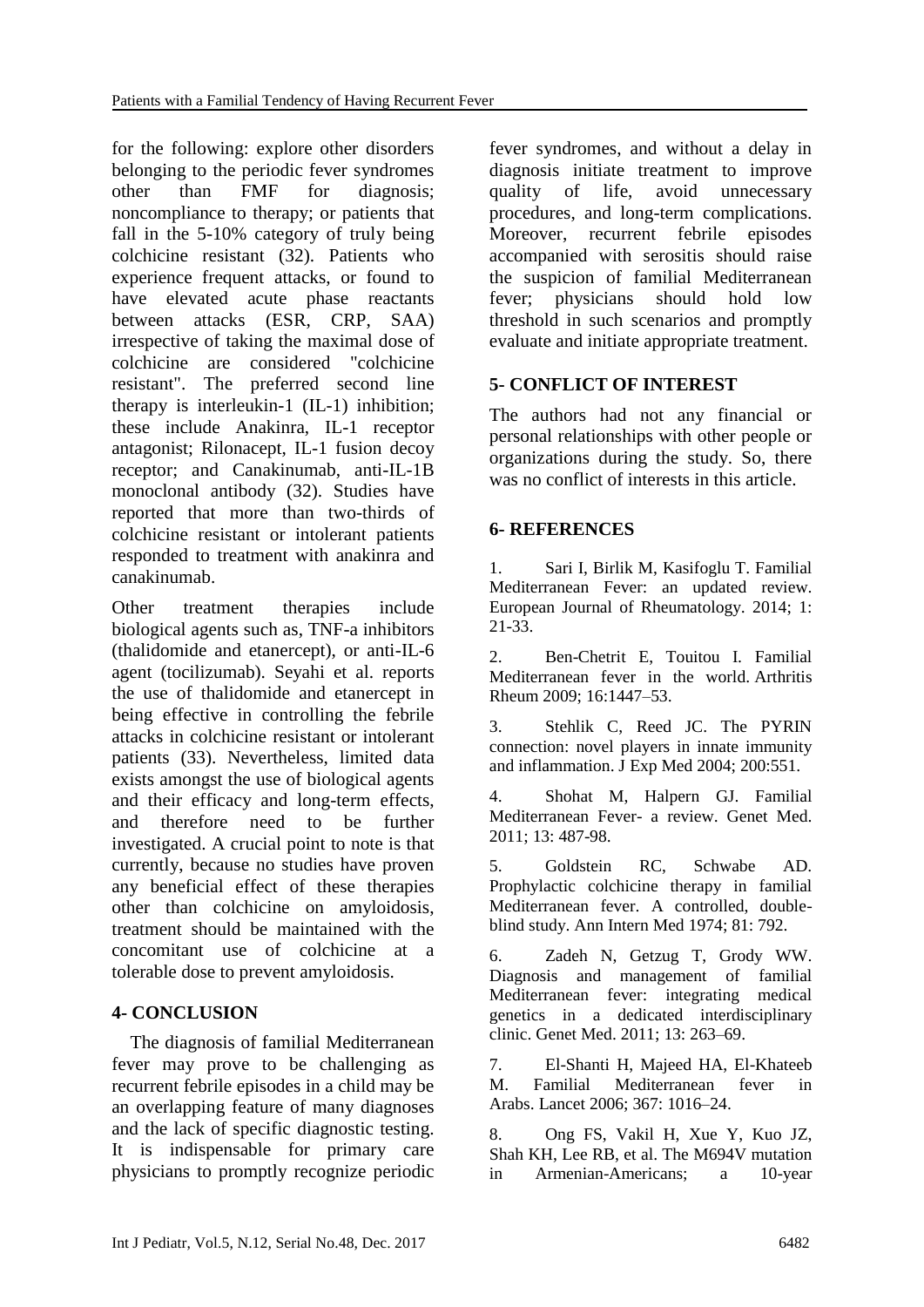retrospective study of MEFV mutation testing for familial Mediterranean fever at UCLA. Clin Genet. 2013; 84: 55-9.

9. Tomiyama N, Higashiuesato Y, Oda T, et al. MEFV mutation analysis of familial Mediterranean fever in Japan. Clin Exp Rheumatol 2008; 26: 13–17.

10. Touitou I. The spectrum of familial Mediterranean fever (FMF) mutations. Eur J Hum Genet 2001; 9: 473–83.

11. Ozkurede VU, Franchi L. Immunology in clinic review series; focus on autoinflammatory diseases: role of inflammasomes in autoinflammatory syndromes. Clin Exp Immunol 2012; 167: 382-90.

12. Gross O, Thomas CJ, Guarda G, Schopp T. The inflammasome: an integrated view. Immunological Reviews 2011; 243: 136–51.

13. Portincasa P, Scaccianoce G, Palasciano G. Familial mediterranean fever: a fascinating model of inherited autoinflammatory disorder. Eur J Clin<br>Invest. 2013: 43: 1314–27 doi: Invest.  $2013$ :  $43$ :  $1314-27$ . 10.1111/eci.12170.

14. [Solak M,](https://www.ncbi.nlm.nih.gov/pubmed/?term=Solak%20M%5BAuthor%5D&cauthor=true&cauthor_uid=18662100) [Yildiz H,](https://www.ncbi.nlm.nih.gov/pubmed/?term=Yildiz%20H%5BAuthor%5D&cauthor=true&cauthor_uid=18662100) [Koken R,](https://www.ncbi.nlm.nih.gov/pubmed/?term=Koken%20R%5BAuthor%5D&cauthor=true&cauthor_uid=18662100) [Erdogan](https://www.ncbi.nlm.nih.gov/pubmed/?term=Erdogan%20M%5BAuthor%5D&cauthor=true&cauthor_uid=18662100)  [M,](https://www.ncbi.nlm.nih.gov/pubmed/?term=Erdogan%20M%5BAuthor%5D&cauthor=true&cauthor_uid=18662100) [Eser B,](https://www.ncbi.nlm.nih.gov/pubmed/?term=Eser%20B%5BAuthor%5D&cauthor=true&cauthor_uid=18662100) [Sen T,](https://www.ncbi.nlm.nih.gov/pubmed/?term=Sen%20T%5BAuthor%5D&cauthor=true&cauthor_uid=18662100) et al. Analysis of familial Mediterranean fever gene mutations in 202 patients with familial Mediterranean fever. Genet Test 2008; 12: 341–44.

15. Gershoni-Baruch R, Brik R, Shinawi M, Livneh A. The differential contribution of MEFV mutant alleles to the clinical profile of familial Mediterranean fever. Eur J Hum Genet 2002; 10: 145–49.

16. Ben-Chetrit E, Lerer I, Malamud E, Domingo C, Abeliovich D. The E148Q mutation in the MEFV gene: is it a diseasecausing mutation or a sequence variant? Hum Mutat 2000; 15: 385–386.

17. Lidar M, Doron A, Barzilai A, et al. Erysipelas-like erythema as the presenting feature of familial Mediterranean fever. J Eur Acad Dermatol Venereol 2013; 27:912.

18. Kees S, Langevitz P, Zemer D, Padeh S, Pras M, Livneh A. Attacks of pericarditis as a manifestation of familial Mediterranean fever (FMF). QJM 1997; 90: 643-7.

19. Kaplan E, Mukamel M, Barash J, Brik R, Padeh S, Berkun Y, et al. Protracted febrile myalgia in children and young adults with familial Mediterranean fever: analysis of 15 patients and suggested criteria for working diagnosis. Clin Exp Rheumatol 2007; 25: S114-7.

20. Sidi G, Shinar Y, Livneh A, Langevitz P, Pras M, Pras E. Protracted febrile myalgia of familial Mediterranean fever. Mutation analysis and clinical correlations. Scand J Rheumatol 2000; 29: 174-6.

21. Livneh A, Langevit P, Zemer D, Zaks N, Kees S, Lidar T, et al. Criteria for the diagnosis of familial Mediterranean fever. Arthritis Rheum 1997; 10: 1879–85.

22. Bashardoust B. Familial Mediterranean fever; diagnosis, treatment, and complications. J Nephropharmacol 2015; 4(1): 5-8.

23. Yalcinkaya F, Ozen S, Ozcakar ZB, et al. A new set of criteria for the diagnosis of familial Mediterranean fever in childhood. Rheumatology (Oxford) 2009; 48(4):395–8.

24. Özen S. Changing concepts in familial mediterranean fever: Is it possible to have an autosomal-recessive disease with only one mutation? Arthritis and Rheumatism 2009; 60: 1575–77. doi:10.1002/art.24565

25. [Booty MG,](https://www.ncbi.nlm.nih.gov/pubmed/?term=Booty%20MG%5BAuthor%5D&cauthor=true&cauthor_uid=19479870) [Chae JJ,](https://www.ncbi.nlm.nih.gov/pubmed/?term=Chae%20JJ%5BAuthor%5D&cauthor=true&cauthor_uid=19479870) [Masters](https://www.ncbi.nlm.nih.gov/pubmed/?term=Masters%20SL%5BAuthor%5D&cauthor=true&cauthor_uid=19479870)  [SL,](https://www.ncbi.nlm.nih.gov/pubmed/?term=Masters%20SL%5BAuthor%5D&cauthor=true&cauthor_uid=19479870) [Remmers EF,](https://www.ncbi.nlm.nih.gov/pubmed/?term=Remmers%20EF%5BAuthor%5D&cauthor=true&cauthor_uid=19479870) [Barham B,](https://www.ncbi.nlm.nih.gov/pubmed/?term=Barham%20B%5BAuthor%5D&cauthor=true&cauthor_uid=19479870) [Le JM,](https://www.ncbi.nlm.nih.gov/pubmed/?term=Le%20JM%5BAuthor%5D&cauthor=true&cauthor_uid=19479870) et al. Familial Mediterranean Fever with a Single MEFV mutation. Where is the second hit? Arthritis Rheum 2009; 60: 1851–61.

26. De Jesus AA, Goldbach-Mansky R. Monogenic Autoinflammatory Diseases: Concept and Clinical Manifestations. Clinical immunology 2013; 147(3):155-74. doi: 10.1016/ j. clim.2013.03.016.

27. Hausmann JS, Dedeoglu F. Autoinflammatory diseases in pediatrics. Dermatol Clin. 2013; 31: 481–94.

28. Cush JJ. Autoinflammatory Syndromes. Dermatol Clin. 2013; 31: 471–80.